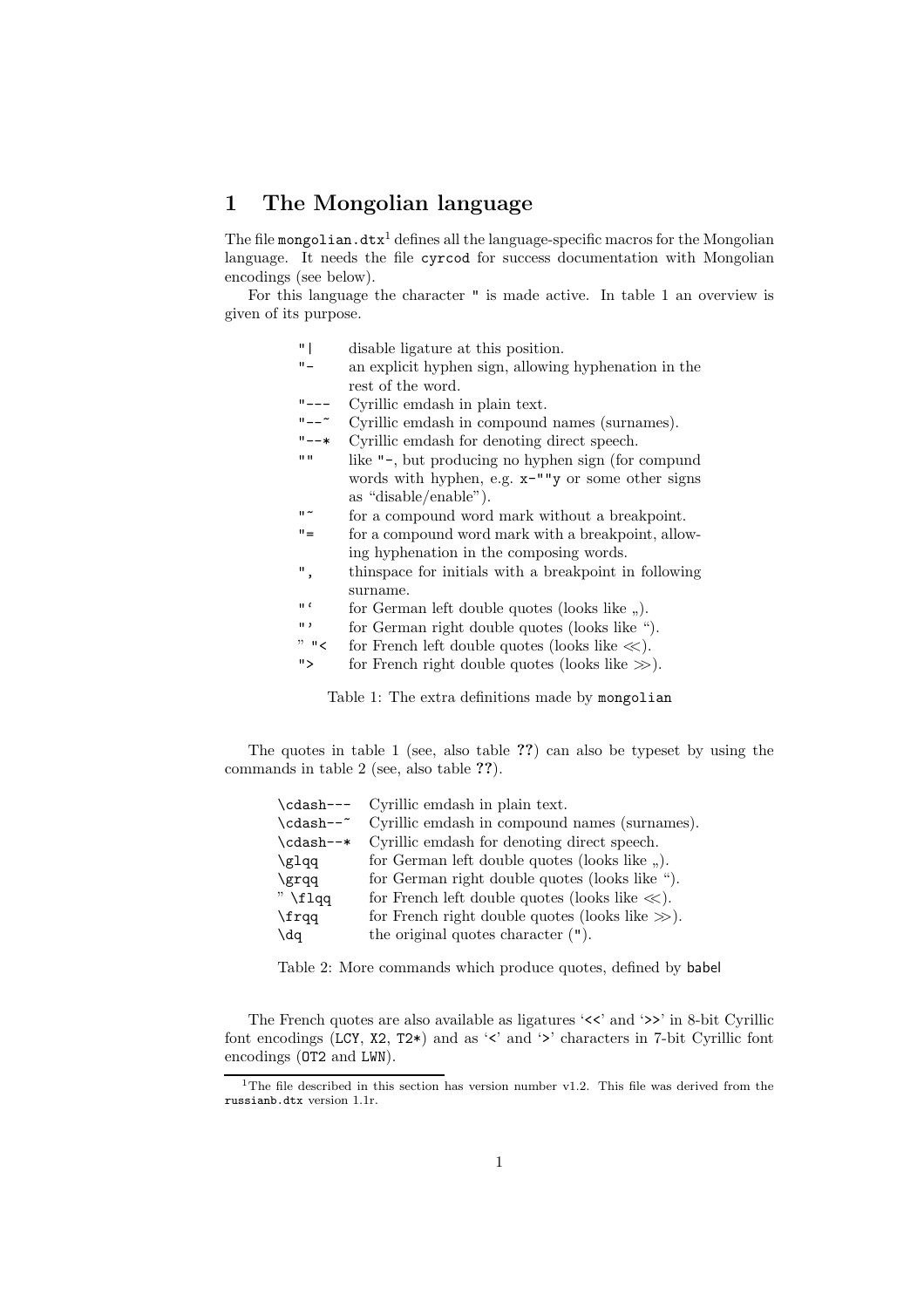The quotation marks traditionally used in Mongolian and Russian languages were borrowed from other languages (e.g. French and German) so they keep their original names.

The macro \LdfInit takes care of preventing that this file is loaded more than once, checking the category code of the @ sign, etc.

 $1 \langle *code \rangle$ 

2 \LdfInit{mongolian}{captionsmongolian}

When this file is read as an option, i.e., by the **\usepackage** command, mongolian will be an 'unknown' language, in which case we have to make it known. So we check for the existence of \l@mongolian to see whether we have to do something here.

```
3 \ifx\l@mongolian\@undefined
4 \@nopatterns{Mongolian}
5 \adddialect\l@mongolian0
6 \setminus fi
```
### \latinencoding We need to know the encoding for text that is supposed to be which is active at the end of the babel package. If the fontenc package is loaded later, then. . . too bad!

7 \let\latinencoding\cf@encoding

The user may choose between different available Cyrillic encodings—e.g., X2, LCY, or LWN. Hopefully, X2 will eventually replace the two latter encodings (LCY and LWN). If the user wants to use another font encoding than the default (T2A), he has to load the corresponding file *before* mongolian.sty. This may be done in the following way:

```
% override the default X2 encoding used in Babel
\usepackage[cpctt,OT1]{fontenc}
\usepackage[english,mongolian]{babel}
```
Note: for the Mongolian language, the T2A encoding is better than X2, because X2 does not contain Latin letters, and users should be very careful to switch the language every time they want to typeset a Latin word inside a Mongolian phrase or vice versa.

We parse the **\cdp@list** containing the encodings known to LAT<sub>E</sub>X in the order they were loaded. We set the \cyrillicencoding to the *last* loaded encoding in the list of supported Cyrillic encodings: OT2, X2, T2B, T2A, CTT, MNK, MLS, if any.

```
8 \def\reserved@a#1#2{%
9 \edef\reserved@b{#1}%
10 \edef\reserved@c{#2}%
11 \ifx\reserved@b\reserved@c
12 \let\cyrillicencoding\reserved@c
13 \{f_i\}14 \def\cdp@elt#1#2#3#4{%
15 \reserved@a{#1}{X2}%
16 \reserved@a{#1}{T2B}%
17 \reserved@a{#1}{T2A}}
```
18 \cdp@list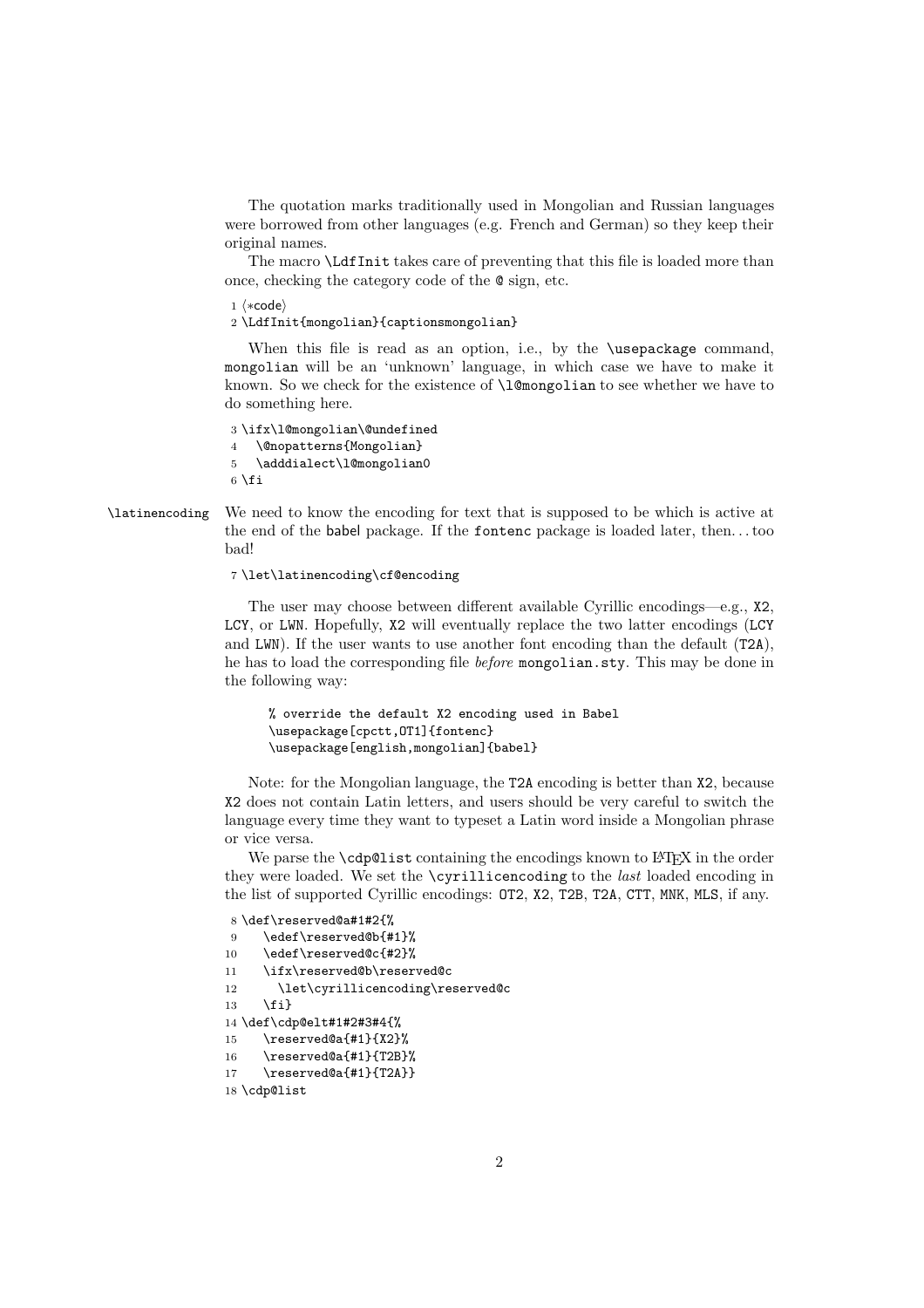Now, if \cyrillicencoding is undefined, then the user did not load any of supported encodings. So, we have to set \cyrillicencoding to some default value. We test the presence of the encoding definition files in the order from less preferable to more preferable encodings. We use the lowercase names (i.e., lcyenc.def instead of LCYenc.def).

\ifx\cyrillicencoding\undefined

```
20 \IfFileExists{x2enc.def}{\def\cyrillicencoding{X2}}\relax
```

```
21 \IfFileExists{t2benc.def}{\def\cyrillicencoding{T2B}}\relax
```

```
22 \IfFileExists{t2aenc.def}{\def\cyrillicencoding{T2A}}\relax
```
If \cyrillicencoding is still undefined, then the user seems not to have a properly installed distribution. A fatal error.

```
23 \ifx\cyrillicencoding\undefined
24 \PackageError{babel}%
25 {No Cyrillic encoding definition files were found}%
26 {Your installation is incomplete.\MessageBreak
27 You need at least one of the following files:\MessageBreak
28 \sqrt{\text{space}} space
29 x2enc.def, t2aenc.def, t2benc.def, x2enc.def.}%
30 \else
```
We avoid \usepackage[\cyrillicencoding]{fontenc} because we don't want to force the switch of \encodingdefault.

```
31 \lowercase
32 \expandafter{\expandafter\input\cyrillicencoding enc.def\relax}%
33 \sqrt{f}34 \fi
```

```
\PackageInfo{babel}
        {Using '\cyrillicencoding' as a default Cyrillic encoding}%
35 \DeclareRobustCommand{\Mongolian}{%
36 \fontencoding\cyrillicencoding\selectfont
37 \let\encodingdefault\cyrillicencoding
38 \expandafter\set@hyphenmins\mongolianhyphenmins
39 \language\l@mongolian}%
40 \DeclareRobustCommand{\English}{%
41 \fontencoding\latinencoding\selectfont
42 \let\encodingdefault\latinencoding
43 \expandafter\set@hyphenmins\englishhyphenmins
44 \language\l@english}%
45 \let\Mon\Mongolian
46 \let\Eng\English
```

```
47 \let\cyrillictext\Mongolian
```

```
48 \let\cyr\Mongolian
```
Since the X2 encoding does not contain Latin letters, we should make some redefinitions of IAT<sub>E</sub>X macros which implicitly produce Latin letters.

#### \expandafter\ifx\csname T@X2\endcsname\relax\else

We put **\latinencoding** in braces to avoid problems with **\@alph** inside minipages (e.g., footnotes inside minipages) where \@alph is expanded and we get for example '\fontencoding OT1' (\fontencoding is robust).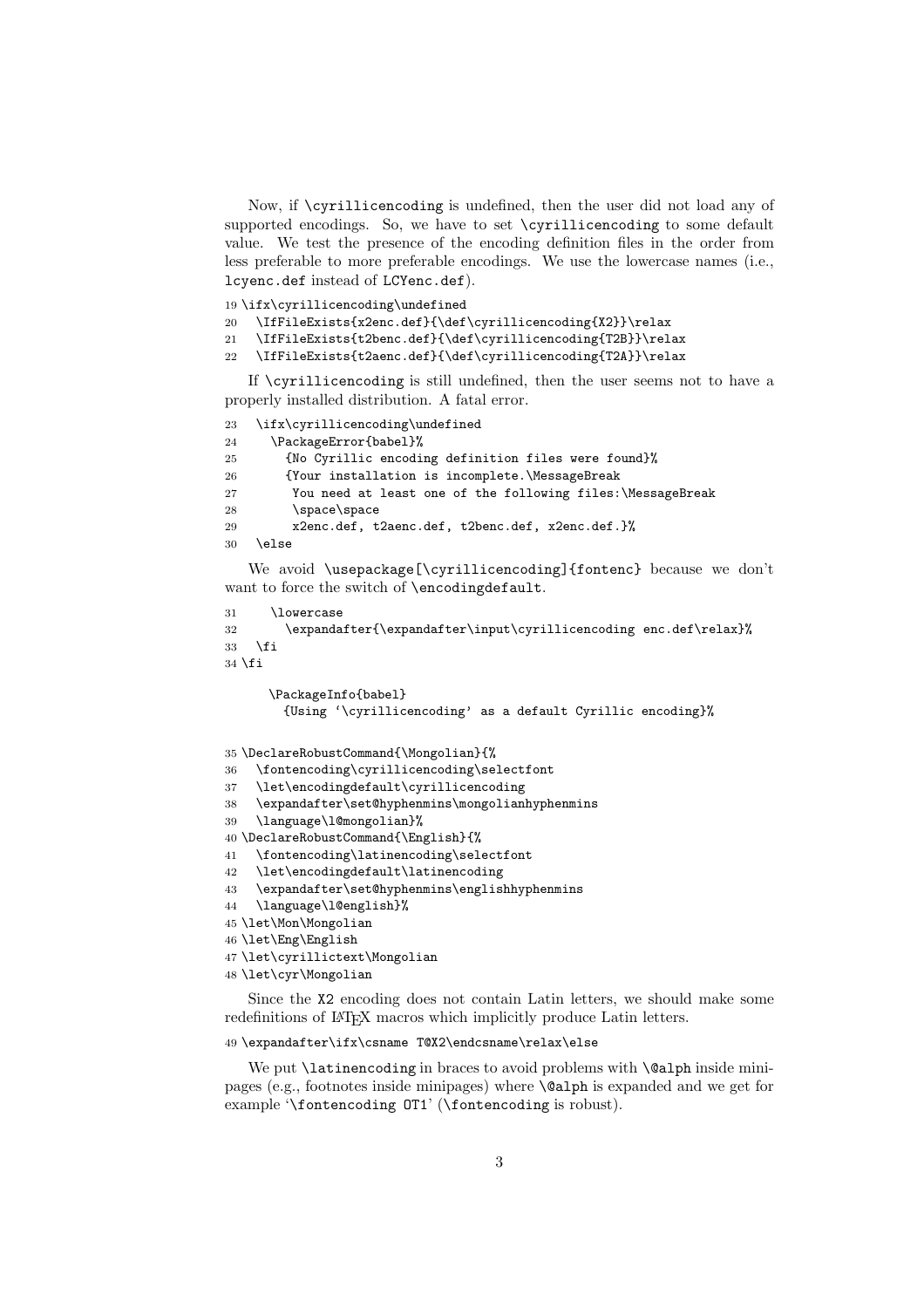```
50 \def\@alph#1{{\fontencoding{\latinencoding}\selectfont
51 \ifcase#1\or
52 a\or b\or c\or d\or e\or f\or g\or h\or
53 i\or j\or k\or 1\or m\or n\or o\or p\or
54 q\or r\or s\or t\or u\or v\or w\or x\or
55 y\or z\else\@ctrerr\fi}}%
56 \def\@Alph#1{{\fontencoding{\latinencoding}\selectfont
57 \ifcase#1\or
58 A\or B\or C\or D\or E\or F\or G\or H\or
59 I\or J\or K\or L\or M\or N\or O\or P\or
60 Q\or R\or S\or T\or U\or V\or W\or X\or61 Y\or Z\else\@ctrerr\fi}}%
```
Unfortunately, the commands **\AA** and **\aa** are not encoding dependent in LAT<sub>EX</sub> (unlike e.g., \oe or \DH). They are defined as  $\r{A}$  and  $\r{a}$ . This leads to unpredictable results when the font encoding does not contain the Latin letters 'A' and 'a' (like  $X2$ ).

```
62 \DeclareTextSymbolDefault{\AA}{OT1}
63 \DeclareTextSymbolDefault{\aa}{OT1}
64 \DeclareTextCommand{\aa}{OT1}{\r a}
65 \DeclareTextCommand{\AA}{OT1}{\r A}
66 \fi
```
The following block redefines the character class of uppercase Greek letters and some accents, if it is equal to 7 (variable family), to avoid incorrect results if the font encoding in some math family does not contain these characters in places of OT1 encoding. The code was taken from amsmath.dtx. See comments and further explanation there.

```
67 % \begingroup\catcode'\"=12
68 % % uppercase greek letters:
69 % \def\@tempa#1{\expandafter\@tempb\meaning#1\relax\relax\relax\relax
70 % "0000\@nil#1}
71 % \def\@tempb#1"#2#3#4#5#6\@nil#7{%
72 % \ifnum"#2=7 \count@"1#3#4#5\relax
73 % \ifnum\count@<"1000 \else \global\mathchardef#7="0#3#4#5\relax \fi
74 % \fi}
75 % \@tempa\Gamma\@tempa\Delta\@tempa\Theta\@tempa\Lambda\@tempa\Xi
76 % \@tempa\Pi\@tempa\Sigma\@tempa\Upsilon\@tempa\Phi\@tempa\Psi
77 % \@tempa\Omega
78 % % some accents:
79 % \def\@tempa#1#2\@nil{\def\@tempc{#1}}\def\@tempb{\mathaccent}
80 % \expandafter\@tempa\hat\relax\relax\@nil
81 % \ifx\@tempb\@tempc
82 % \def\@tempa#1\@nil{#1}%
83 % \def\@tempb#1{\afterassignment\@tempa\mathchardef\@tempc=}%
84 % \def\do#1"#2{}
85 % \def\@tempd#1{\expandafter\@tempb#1\@nil
86 % \ifnum\@tempc>"FFF
87% \xdef#1{\mathaccent"\expandafter\do\meaning\@tempc\space}%
88 \% \fi}<br>89 \% \Ctemp
      \@tempd\hat\@tempd\check\@tempd\tilde\@tempd\acute\@tempd\grave
90 % \@tempd\dot\@tempd\ddot\@tempd\breve\@tempd\bar
91 % \fi
92 % \endgroup
```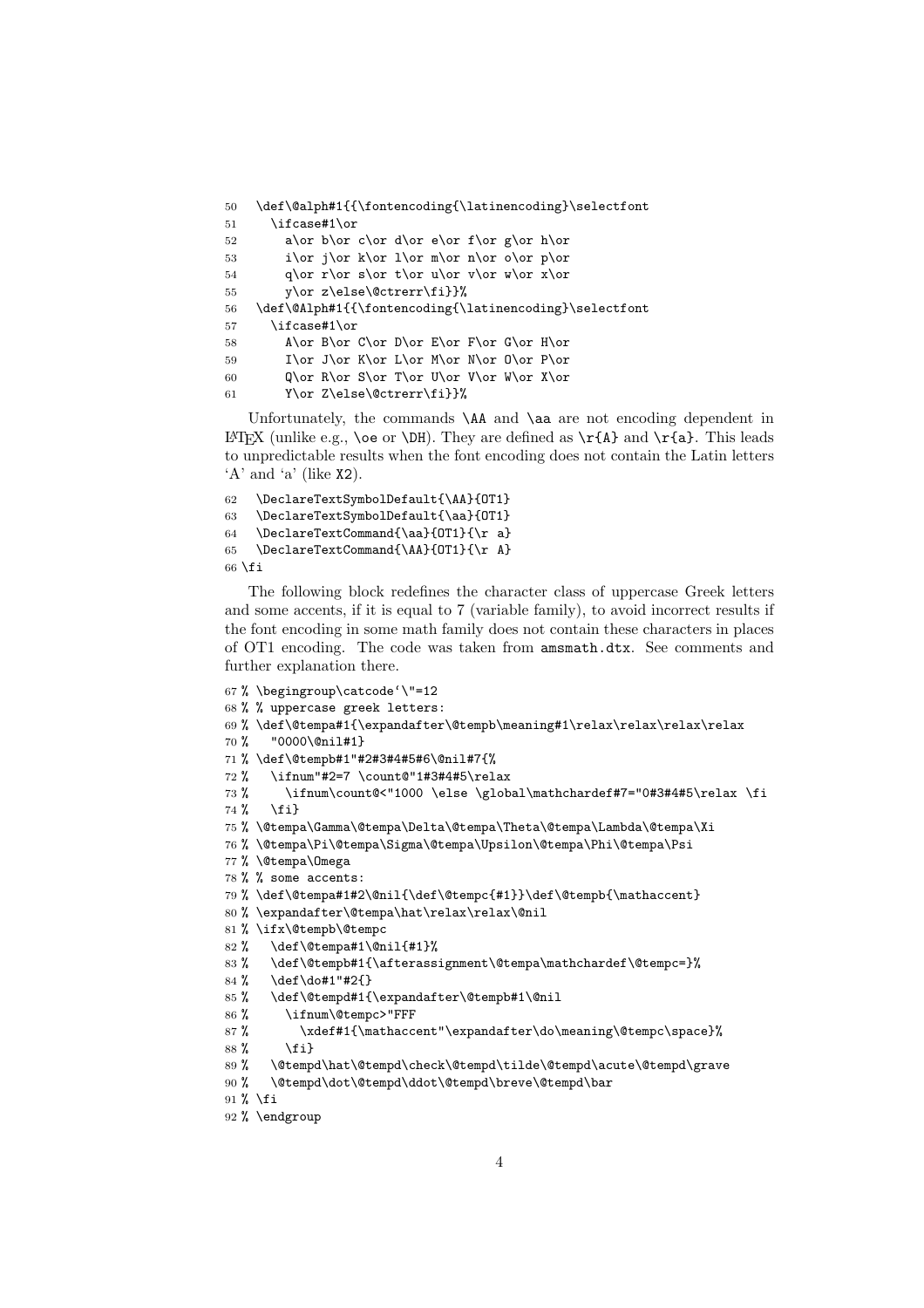The user must use the inputenc package when any 8-bit Cyrillic font encoding is used, selecting one of the Cyrillic input encodings. We do not assume any default input encoding, so the user should explicitly call the inputenc package by \usepackage{inputenc}. We also removed \AtBeginDocument, so inputenc should be used before babel.

```
93 \@ifpackageloaded{inputenc}{}{%
94 \def\reserved@a{LWN}%
95 \ifx\reserved@a\cyrillicencoding\else
96 \def\reserved@a{OT2}%
97 \ifx\reserved@a\cyrillicencoding\else
98 \PackageWarning{babel}%
99 {No input encoding specified for Mongolian language}
100 \quad \text{ififif}
```
Now we define two commands that offer the possibility to switch between Cyrillic and Roman encodings.

\cyrillictext The command \cyrillictext will switch from Latin font encoding to the Cyrillic \latintext font encoding, the command \latintext switches back. This assumes that the 'normal' font encoding is a Latin one. These commands are *declarations*, for shorter peaces of text the commands \textlatin and \textcyrillic can be used.

```
101 %\DeclareRobustCommand{\latintext}{%
102 % \fontencoding{\latinencoding}\selectfont
103 % \def\encodingdefault{\latinencoding}}
104 \let\lat\latintext
```
\textcyrillic These commands take an argument which is then typeset using the requested font \textlatin encoding.

```
105 \DeclareTextFontCommand{\textcyrillic}{\cyrillictext}
106 %\DeclareTextFontCommand{\textlatin}{\latintext}
```
We make the T<sub>F</sub>X

```
107 %\ifx\ltxTeX\undefined\let\ltxTeX\TeX\fi
108 %\ProvideTextCommandDefault{\TeX}{\textlatin{\ltxTeX}}
```
- 
- and LATEX logos encoding independent.
- 109 %\ifx\ltxLaTeX\undefined\let\ltxLaTeX\LaTeX\fi
- 110 %\ProvideTextCommandDefault{\LaTeX}{\textlatin{\ltxLaTeX}}

The next step consists of defining commands to switch to (and from) the Mongolian language.

```
\captionsmongolian The macro \captionsmongolian defines all strings used in the four standard
                      document classes provided with LAT<sub>EX</sub>. The two commands \c{yr} and \l{lat} activate
                     Cyrillic resp. Latin encoding.
```
111 \addto\captionsmongolian{%

- 112 \def\prefacename{{\cyr\CYROTLD\cyrm\cyrn\cyrotld\cyrh
- 113 \ \cyry\cyrg}}%
- 114 \def\refname{%
- 115 {\cyr\CYRA\cyrsh\cyri\cyrg\cyrl\cyra\cyrs\cyra\cyrn
- 116 \ \cyrn\cyro\cyrm}}%
- 117 \def\abstractname{{\cyr\CYRU\cyrd\cyri\cyrr\cyrt\cyrg\cyra\cyr1}}%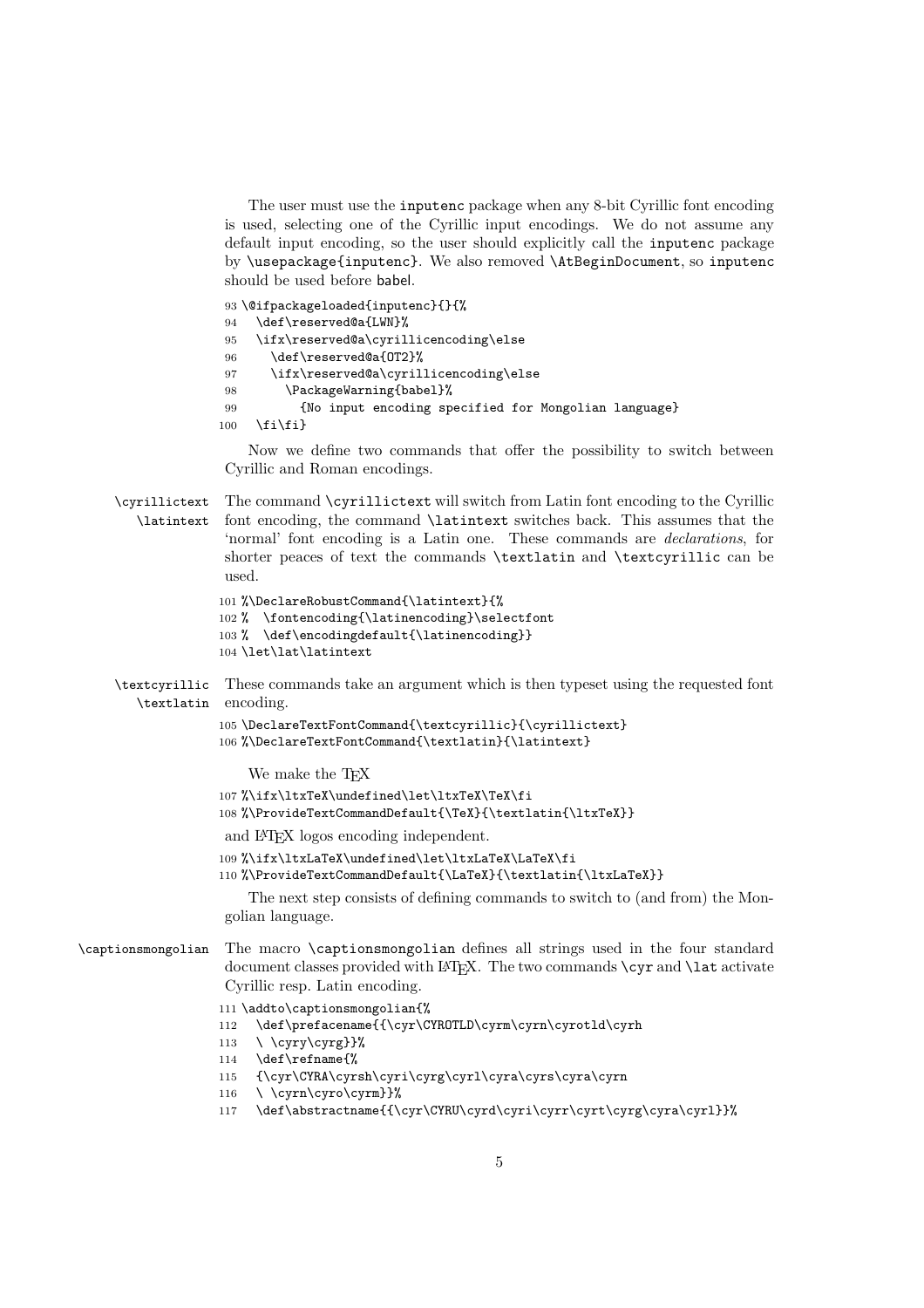```
118 \def\bibname{{\cyr\CYRN\cyro\cyrm\cyrz\cyry\cyrishrt}}%
              119 \def\chaptername{{\cyr\CYRB\cyry\cyrl\cyrerev\cyrg}}%
              120 \def\appendixname{{\cyr\CYRH\cyra\cyrv\cyrs\cyrr\cyra\cyrl\cyrt}}%
              121 \@ifundefined{thechapter}%
              122 {\def\contentsname{{\cyr\CYRA\cyrg\cyru\cyru\cyrl\cyrg\cyra}}}%
               123 {\def\contentsname{{\cyr\CYRG\cyra\cyrr\cyrch\cyri\cyrg}}}%
               124 \def\listfigurename{{\cyr\CYRZ\cyru\cyrr\cyrg\cyri\cyrishrt\cyrn
               125 \ \cyrzh\cyra\cyrg\cyrs\cyra\cyra\cyrl\cyrt}}%
               126 \def\listtablename{%
               127 {\cyr\CYRH\cyry\cyrs\cyrn\cyrerev\cyrg\cyrt\cyri\cyrishrt\cyrn
              128 \ \cyrzh\cyra\cyrg\cyrs\cyra\cyra\cyrl\cyrt}}%
              129 \def\indexname{{\cyr\CYRT\cyro\cyrv\cyrhrdsn\cyryo\cyrg}}%
               130 \def\authorname{{\cyr\CYRN\cyrerev\cyrr\cyri\cyrishrt\cyrn
               131 \ \cyrh\cyrerev\cyrl\cyrh\cyrerev\cyrerev}}%
               132 \def\figurename{{\cyr\CYRZ\cyru\cyrr\cyra\cyrg}}%
               133 \def\tablename{{\cyr\CYRH\cyry\cyrs\cyrn\cyrerev\cyrg\cyrt}}%
               134 \def\partname{{\cyr\CYRH\cyrerev\cyrs\cyrerev\cyrg}}%
               135 \def\enclname{{\cyr\CYRI\cyrsh\cyrl\cyrerev\cyrl}}%
               136 \def\ccname{{\cyr\cyrerev.\cyrs.}}%
               137 \def\headtoname{}%
              138 \def\pagename{{\cyr\cyrt\cyra\cyrl}}%
              139 \def\seename{{\cyr\cyrt\cyra\cyrl\cyrd\ \cyry\cyrz}}%
              140 \def\alsoname{%
              141 {\cyr\cyrm\cyrotld\cyrn\ \cyrt\cyra\cyrl\cyrd\ \cyry\cyrz}}%
               142 \def\proofname{{\cyr\CYRB\cyra\cyrt\cyra\cyrl\cyrg\cyra\cyra}}%
               143 \def\glossaryname{{\cyr\CYRT\cyra\cyrishrt\cyrl\cyrb\cyra\cyrr}}%
               144 }
\datemongolian The macro \datemongolian redefines the command \today to produce Mongolian
```
## dates.

145 \def\datemongolian{%

- 146 \def\today{\number\year~\cyro\cyrn\cyrery\ \ifcase\month\or
- 147 1-\cyrr\or 2-\cyrr\or 3-\cyrr\or 4-\cyrr\or 5-\cyrr\or 6-\cyrr\or
- 148 7-\cyrr\or 8-\cyrr\or 9-\cyrr\or 10-\cyrr\or 11-\cyrr\or 12-\cyrr\fi
- 149 ~\cyrs\cyra\cyrr\cyrery\cyrn\ \number\day}}
- \extrasmongolian The macro \extrasmongolian will perform all the extra definitions needed for the Mongolian language. The macro \noextrasmongolian is used to cancel the actions of \extrasmongolian.

The first action we define is to switch on the selected Cyrillic encoding whenever we enter 'mongolian'.

150 \addto\extrasmongolian{\cyrillictext}

When the encoding definition file was processed by LAT<sub>EX</sub> the current font encoding is stored in **\latinencoding**, assuming that LAT<sub>E</sub>X uses T1 or OT1 as default. Therefore we switch back to \latinencoding whenever the Mongolian language is no longer 'active'.

151 \addto\noextrasmongolian{\latintext}

Next we must allow hyphenation in the Mongolian words with apostrophe whenever we enter 'mongolian'. This solution was proposed by Vladimir Volovich <vvv@vvv.vsu.ru>

152 \addto\extrasmongolian{\lccode'\'='\'} 153 \addto\noextrasmongolian{\lccode'\'=0}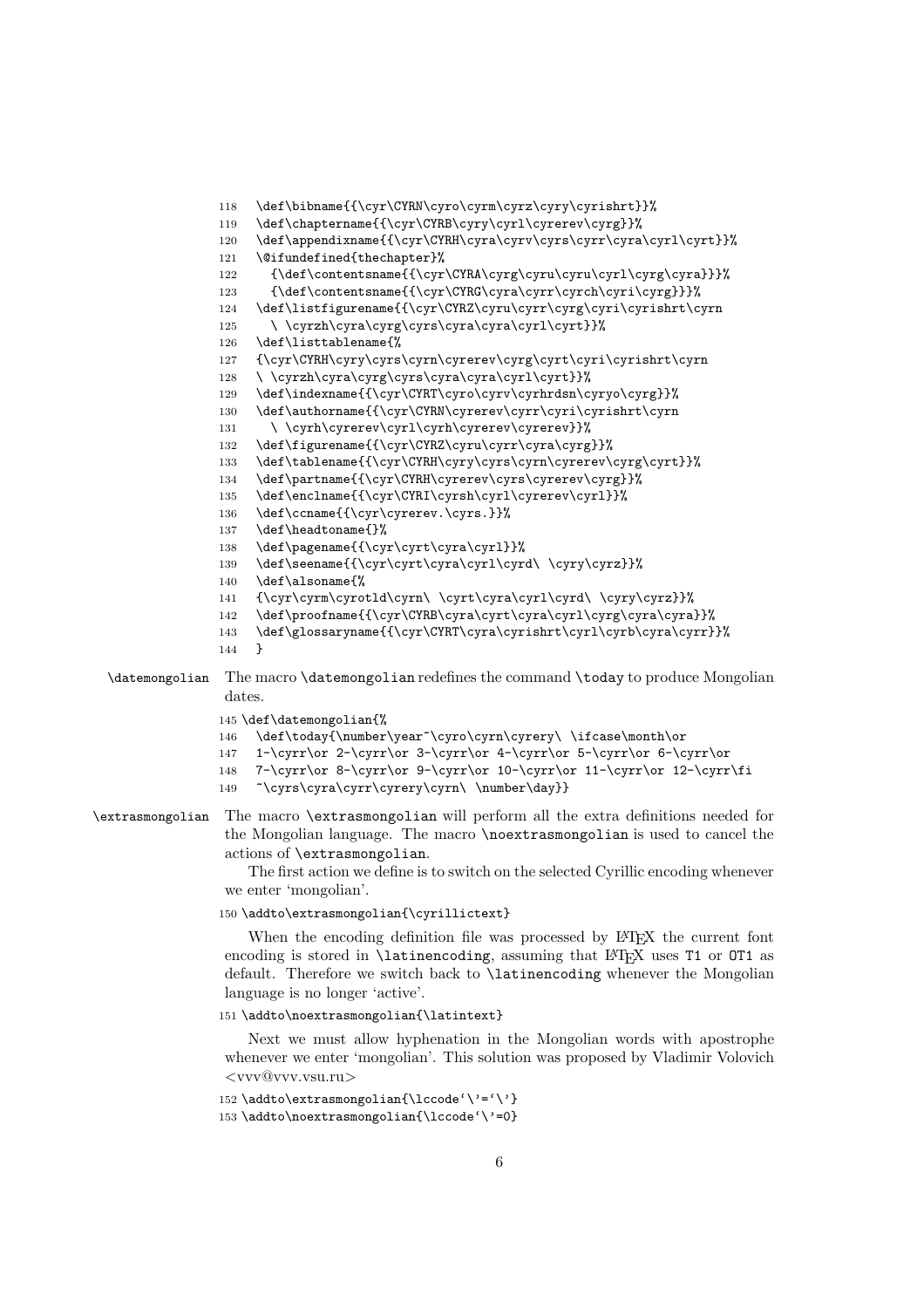\verbatim@font In order to get both Latin and Cyrillic letters in verbatim text we need to change the definition of an internal LAT<sub>EX</sub> command somewhat:

```
154 %\def\verbatim@font{%
155 % \let\encodingdefault\latinencoding
156 % \normalfont\ttfamily
157 % \expandafter\def\csname\cyrillicencoding-cmd\endcsname##1##2{%
158 % \ifx\protect\@typeset@protect
159 % \begingroup\UseTextSymbol\cyrillicencoding##1\endgroup
160 % \else\noexpand##1\fi}}
```
The category code of the characters ':', ';', '!', and '?' is made  $\setminus$  active to insert a little white space.

For Mongolian (as well as for Russian and German) the " character also is made active.

Note: It is *very* questionable whether the Russian typesetting tradition requires additional spacing before those punctuation signs. Therefore, we make the corresponding code optional. If you need it, then define the frenchpunct docstrip option in babel.ins.

Borrowed from french. Some users dislike automatic insertion of a space before 'double punctuation', and prefer to decide themselves whether a space should be added or not; so a hook \NoAutoSpaceBeforeFDP is provided: if this command is added (in file mongolian.cfg, or anywhere in a document) mongolian will respect your typing, and introduce a suitable space before 'double punctuation' *if and only if* a space is typed in the source file before those signs.

The command \AutoSpaceBeforeFDP switches back to the default behavior of mongolian.

```
161 \langle *frenchpunct\rangle
```

```
162 \initiate@active@char{:}
163 \initiate@active@char{;}
```

```
164 \langle/frenchpunct\rangle
```

```
165 \langle *frenchpunct | spanishligs\rangle
```

```
166 \initiate@active@char{!}
```

```
167 \initiate@active@char{?}
```

```
168 \langle/frenchpunct | spanishligs)
```

```
169 \initiate@active@char{"}
```
The code above is necessary because we need extra active characters. The character " is used as indicated in table 1.

We specify that the Mongolian group of shorthands should be used.

170 \addto\extrasmongolian{\languageshorthands{mongolian}}

These characters are 'turned on' once, later their definition may vary.

```
171 \addto\extrasmongolian{%
172 -
frenchpunct \bbl@activate{:}\bbl@activate{;}%
173 -
frenchpunct | spanishligs \bbl@activate{!}\bbl@activate{?}%
174 \bbl@activate{"}}
175 \addto\noextrasmongolian{%
176 \langle http://deactivate{:}\bbl@deactivate{;}%
177 -
frenchpunct | spanishligs \bbl@deactivate{!}\bbl@deactivate{?}%
178 \bbl@deactivate{"}}
```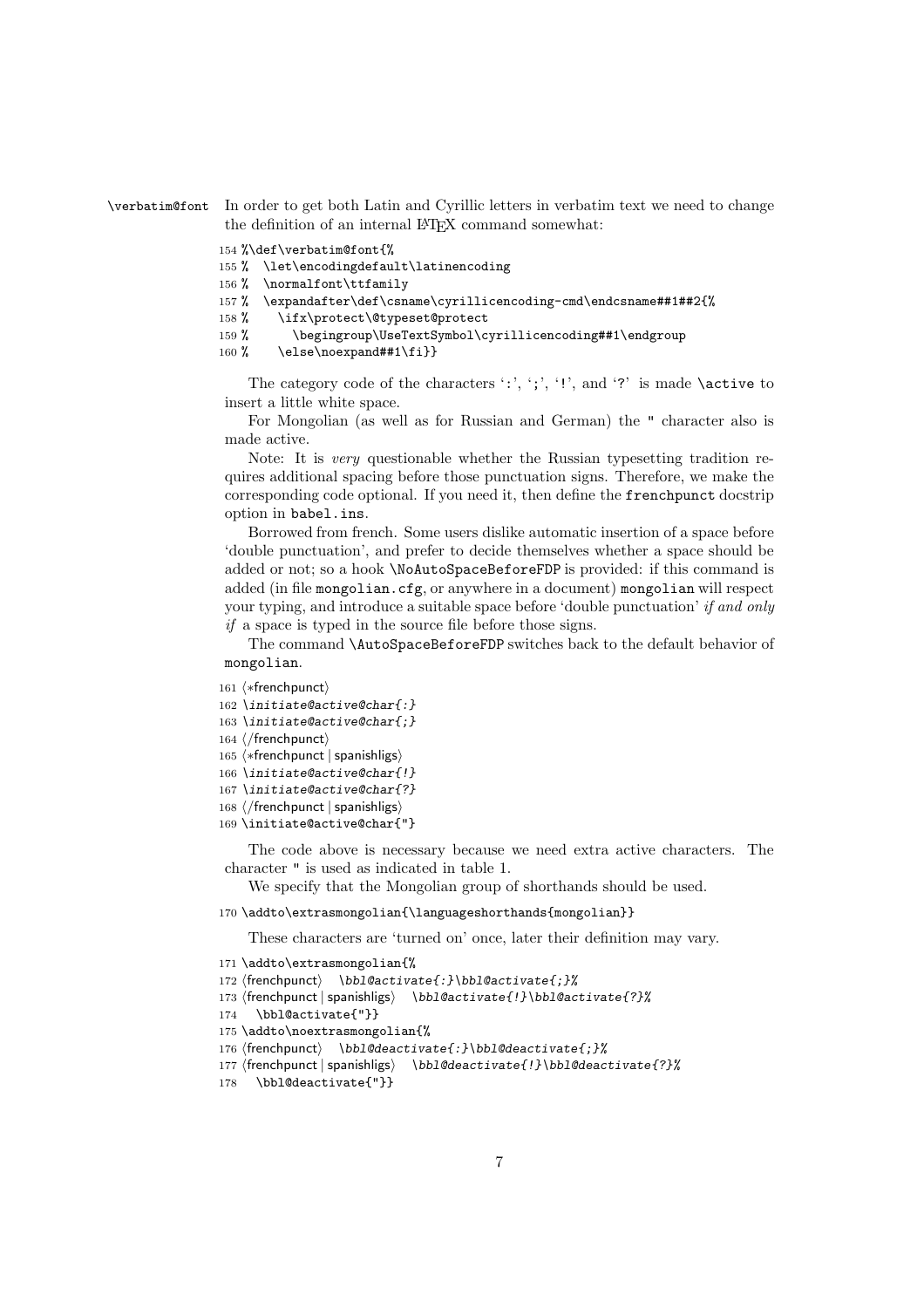```
The X2 and T2* encodings do not contain spanish_shriek and spanish_query
symbols; as a consequence, the ligatures '?'' and '!'' do not work with them (these
characters are useless for Cyrillic texts anyway). But we define the shorthands to
emulate these ligatures (optionally).
```
We do not use **\latinencoding** here (but instead explicitly use  $OT1$ ) because the user may choose T2A to be the primary encoding, but it does not contain these characters.

 $179 \n\left\langle *\mathsf{spanishligs}\right\rangle$ 

```
180 \declare@shorthand{mongolian}{?'}{\UseTextSymbol{OT1}\textquestiondown}
181 \declare@shorthand{mongolian}{!'}{\UseTextSymbol{OT1}\textexclamdown}
182 \langle/spanishligs\rangle
```
\mongolian@sh@;@ We have to reduce the amount of white space before ;, : and !. This should only happen in horizontal mode, hence the test with \ifhmode.

```
\mongolian@sh@:@
\mongolian@sh@!@
\mongolian@sh@?@
```

```
183 \langle *frenchpunct\rangle184 \declare@shorthand{mongolian}{;}{%
185 \ifhmode
```
In horizontal mode we check for the presence of a 'space', 'unskip' if it exists and place a 0.1em kerning.

```
186 \ifdim\lastskip>\z@
187 \unskip\nobreak\kern.1em
188 \else
```
If no space has been typed, we add \FDP@thinspace which will be defined, up to the user's wishes, as an automatic added thinspace, or as **\@empty**.

```
189 \FDP@thinspace
190 \fi
191 \fi
   Now we can insert a ';' character.
192 \string;}
```
The other definitions are very similar.

```
193 \declare@shorthand{mongolian}{:}{%
194 \ifhmode
195 \ifdim\lastskip>\z@
196 \unskip\nobreak\kern.1em
197 \else
198 \FDP@thinspace
199 \fi
200 \fi
201 \string:}
202 \declare@shorthand{mongolian}{!}{%
203 \ifhmode
204 \ifdim\lastskip>\z@
205 \unskip\nobreak\kern.1em
206 \else
207 \FDP@thinspace
208 \fi
209 \fi
210 \string!}
```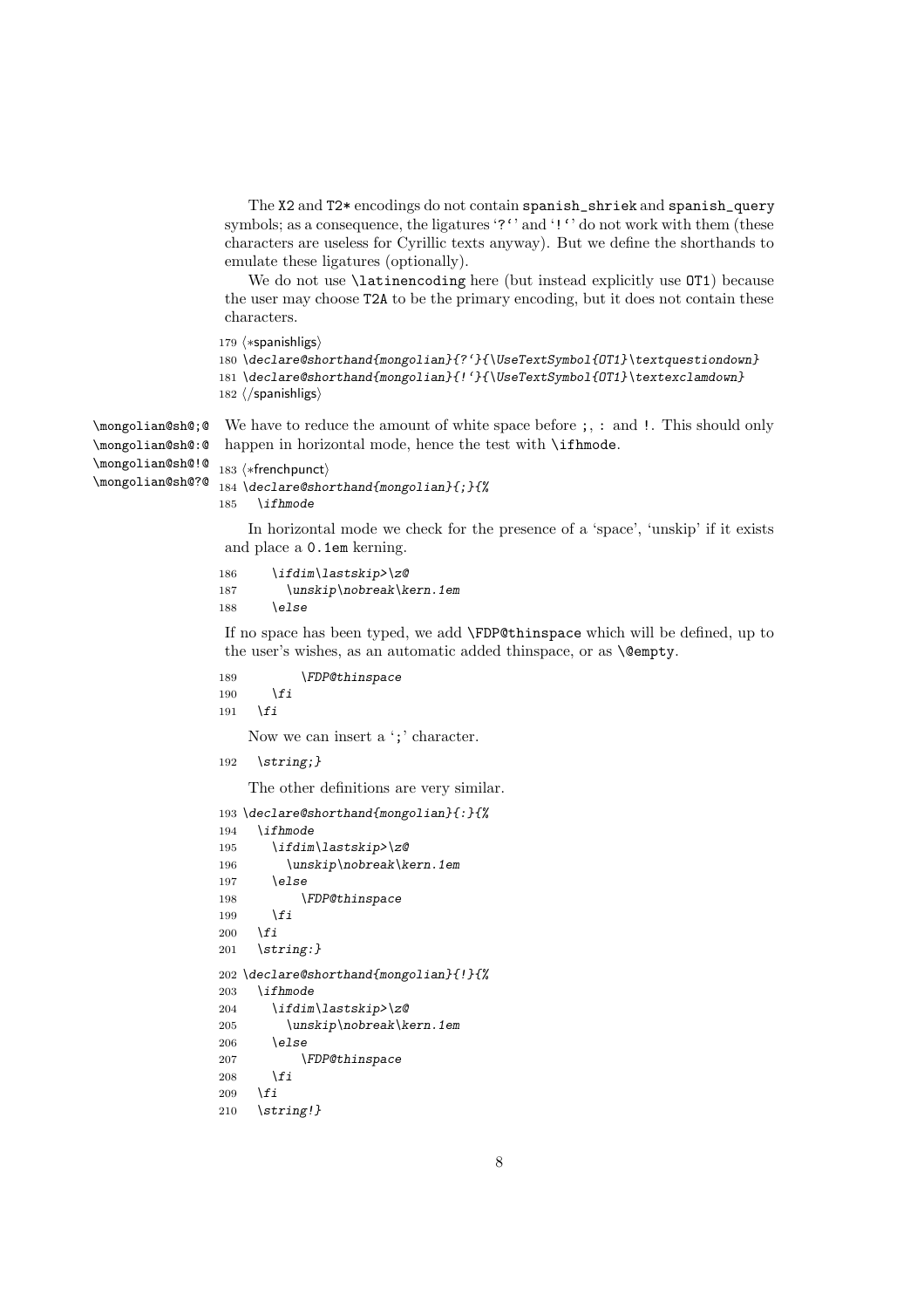```
211 \declare@shorthand{mongolian}{?}{%
                      212 \ifhmode
                      213 \ifdim\lastskip>\z@
                      214 \unskip\nobreak\kern.1em
                      215 \else
                      216 \FDP@thinspace
                      217 \fi
                      218 \fi
                      219 \string?}
  \AutoSpaceBeforeFDP
\NoAutoSpaceBeforeFDP
       \FDP@thinspace
                       \FDP@thinspace is defined as unbreakable spaces if \AutoSpaceBeforeFDP is
                       activated or as \@empty if \NoAutoSpaceBeforeFDP is in use. The default is
                       \AutoSpaceBeforeFDP.
                      220 \def\AutoSpaceBeforeFDP{%
                      221 \def\FDP@thinspace{\nobreak\kern.1em}}
                      222 \def\NoAutoSpaceBeforeFDP{\let\FDP@thinspace\@empty}
                      223 \AutoSpaceBeforeFDP
               \FDPon
              \FDPoff
224 \def\FDPon{\bbl@activate{:}%
                      The next macros allow to switch on/off activeness of double punctuation signs.
                      225 \bbl@activate{;}%
                      226 \bbl@activate{?}%
                      227 \bbl@activate{!}}
                      228 \def\FDPoff{\bbl@deactivate{:}%
                      229 \bbl@deactivate{;}%
                      230 \bbl@deactivate{?}%
                      231 \bbl@deactivate{!}}
        \system@sh@:@
        \system@sh@!@
        \system@sh@?@
        \system@sh@;@
                       When the active characters appear in an environment where their Mongolian be-
                       haviour is not wanted they should give an 'expected' result. Therefore we define
                       shorthands at system level as well.
                      232 \declare@shorthand{system}{:}{\string:}
                      233 \declare@shorthand{system}{;}{\string;}
                       234 \langle/frenchpunct\rangle235 \langle *frenchpunct\&!spanishligs\rangle236 \declare@shorthand{system}{!}{\string!}
                      237 \declare@shorthand{system}{?}{\string?}
                       238 \langle/frenchpunct\&!spanishligs\rangleTo be able to define the function of '"', we first define a couple of 'support'
                       macros.
                  \dq We save the original double quote character in \dq to keep it available, the math
                       accent \lambda" can now be typed as '"'.
                      239 \begingroup \catcode'\"12
                      240 \def\reserved@a{\endgroup
                      241 \def\@SS{\mathchar"7019 }
```
242 \def\dq{"}} 243 \reserved@a

Now we can define the doublequote macros: german and french quotes. We use definitions of these quotes made in babel.sty. The french quotes are contained in the T2\* encodings.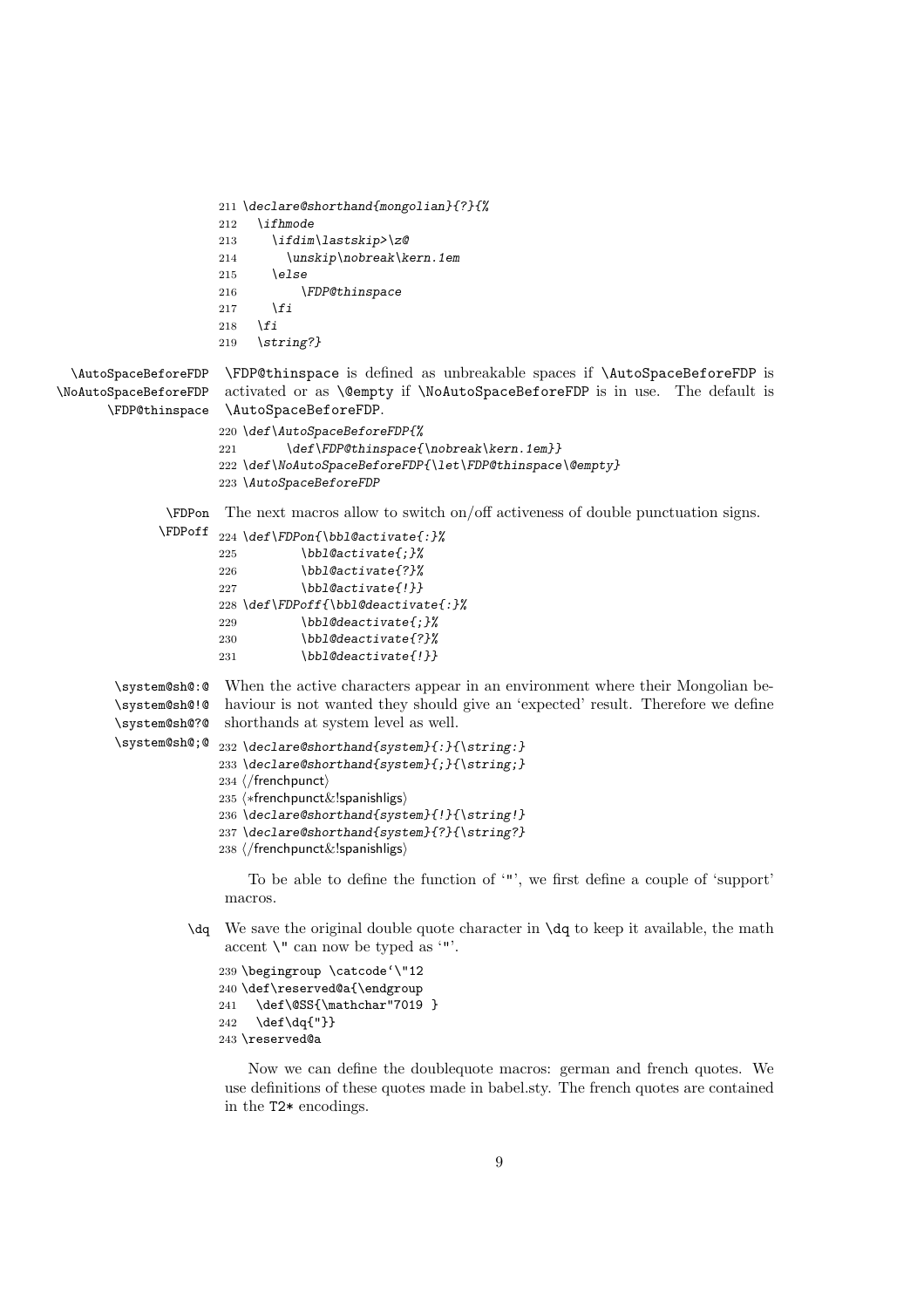244 \declare@shorthand{mongolian}{"'}{\glqq}

245 \declare@shorthand{mongolian}{"'}{\grqq}

246 \declare@shorthand{mongolian}{"<}{\flqq}

247 \declare@shorthand{mongolian}{">}{\frqq}

Some additional commands:

```
248 \declare@shorthand{mongolian}{""}{\hskip\z@skip}
249 \declare@shorthand{mongolian}{"~}{\textormath{\leavevmode\hbox{-}}{-}}
250 \declare@shorthand{mongolian}{"=}{\nobreak-\hskip\z@skip}
251 \declare@shorthand{mongolian}{"|}{%
252 \textormath{\nobreak\discretionary{-}{}{\kern.03em}%
253 \dllowhyphens}{}}
```
The next two macros for "- and "--- are somewhat different. We must check whether the second token is a hyphen character:

254 \declare@shorthand{mongolian}{"-}{%

If the next token is  $\cdot$ -', we typeset an emdash, otherwise a hyphen sign:

```
255 \def\mongolian@sh@tmp{%
```
256 \if\mongolian@sh@next-\expandafter\mongolian@sh@emdash

```
257 \else\expandafter\mongolian@sh@hyphen\fi
```
258 }%

TEX looks for the next token after the first '-': the meaning of this token is written to \mongolian@sh@next and \mongolian@sh@tmp is called.

#### 259 \futurelet\mongolian@sh@next\mongolian@sh@tmp}

Here are the definitions of hyphen and emdash. First the hyphen:

```
260 \def\mongolian@sh@hyphen{%
```
261 \nobreak\-\bbl@allowhyphens}

For the emdash definition, there are the two parameters: we must 'eat' two last hyphen signs of our emdash. . . :

```
262 \def\mongolian@sh@emdash#1#2{\cdash-#1#2}
```
\cdash ... these two parameters are useful for another macro: \cdash:

```
263 %\ifx\cdash\undefined % should be defined earlier
264 \def\cdash#1#2#3{\def\tempx@{#3}%
265 \def\tempa@{-}\def\tempb@{~}\def\tempc@{*}%
266 \ifx\tempx@\tempa@\@Acdash\else
267 \ifx\tempx@\tempb@\@Bcdash\else
268 \ifx\tempx@\tempc@\@Ccdash\else
269 \errmessage{Wrong usage of cdash}\fi\fi\fi}
```
second parameter (or third for \cdash) shows what kind of emdash to create in next step

"--- ordinary (plain) Cyrillic emdash inside text: an unbreakable thinspace will be inserted before only in case of a *space* before the dash (it is necessary for dashes after display maths formulae: there could be lists, enumerations etc. started with "— where *a* is ..." i.e., the dash starts a line). (Firstly there were planned rather soft rules for user: he may put a space before the dash or not. But it is difficult to place this thinspace automatically, i.e., by checking modes because after display formulae T<sub>EX</sub> uses horizontal mode. Maybe there is a misunderstanding? Maybe there is another way?) After a dash a breakable thinspace is always placed;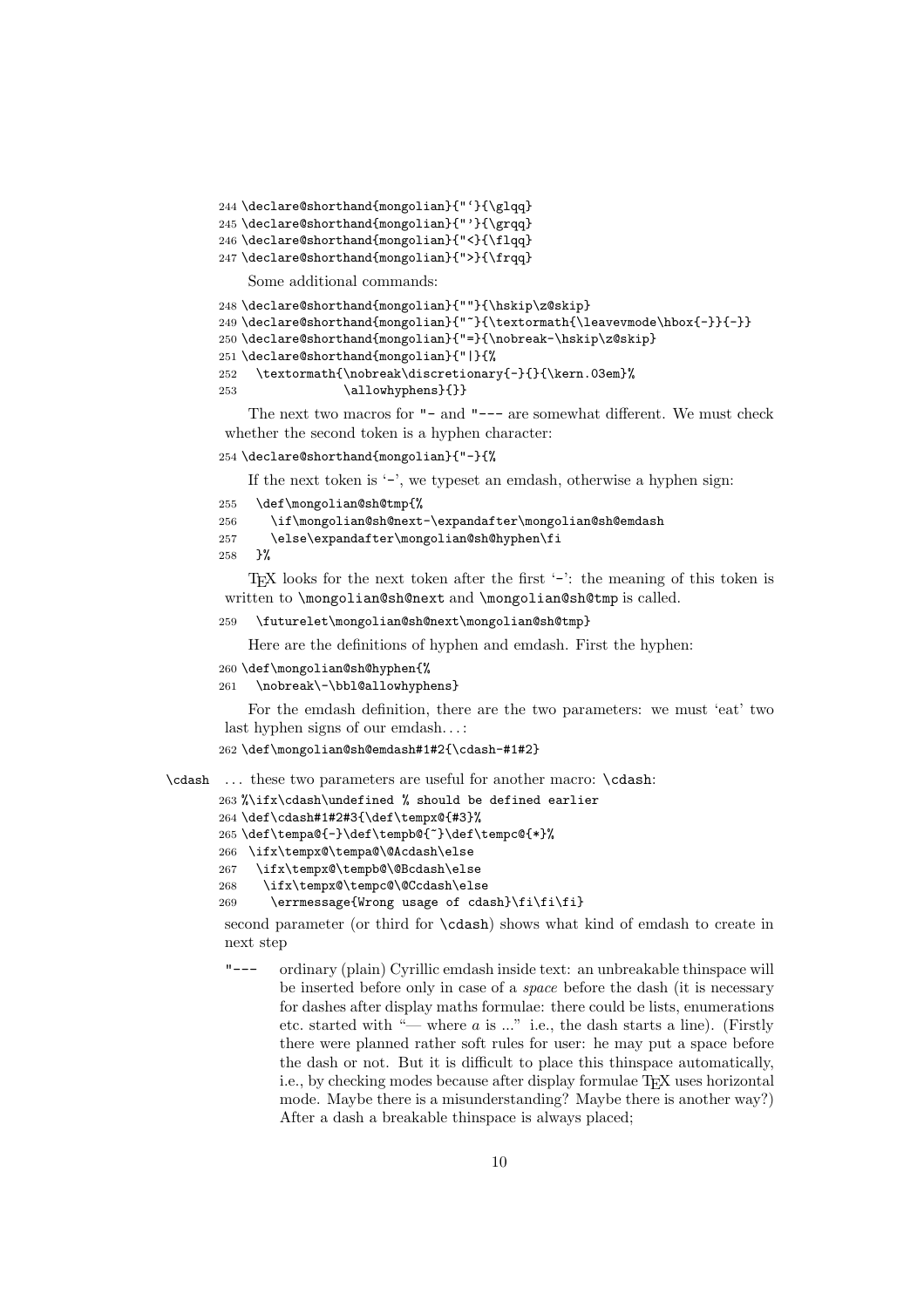```
270 % What is more grammatically: .2em or .2\fontdimen6\font ?
         271 \def\@Acdash{\ifdim\lastskip>\z@\unskip\nobreak\hskip.2em\fi
         272 \cyrdash\hskip.2em\ignorespaces}%
          "--~ emdash in compound names or surnames (like Mendeleev–Klapeiron); this
                  dash has no space characters around; after the dash some space is added
                  \exhyphenalty
         273 \def\@Bcdash{\leavevmode\ifdim\lastskip>\z@\unskip\fi
         274 \nobreak\cyrdash\penalty\exhyphenpenalty\hskip\z@skip\ignorespaces}%
          "--* for denoting direct speech (a space like \enskip must follow the emdash);
         275 \def\@Ccdash{\leavevmode
         276 \nobreak\cyrdash\nobreak\hskip.35em\ignorespaces}%
         277 %\fi
\cyrdash Finally the macro for "body" of the Cyrillic emdash. The \cyrdash macro will
```
be defined in case this macro hasn't been defined in a fontenc file. For T2\* fonts, cyrdash will be placed in the code of the English emdash thus it uses ligature ---.

```
278 % Is there an IF necessary?
279 \ifx\cyrdash\undefined
280 \def\cyrdash{\hbox to.8em{--\hss--}}
281 \fi
```
Here a really new macro—to place thinspace between initials. This macro used instead of  $\lambda$ , allows hyphenation in the following surname.

282 %\declare@shorthand{mongolian}{",}{\nobreak\hskip.2em\ignorespaces}

\mdqon All that's left to do now is to define a couple of commands for ".

```
\mdqoff 283 \def\mdqon{\bbl@activate{"}}
        284 \def\mdqoff{\bbl@deactivate{"}}
```
The Mongolian hyphenation patterns can be used with \lefthyphenmin and \righthyphenmin set to 2.

```
285 \providehyphenmins{\CurrentOption}{\tw@\tw@}
286 % temporary hack:
287 \ifx\englishhyphenmins\undefined
288 \def\englishhyphenmins{\tw@\thr@@}
289 \fi
```
Now the action \extrasmongolian has to execute is to make sure that the command \frenchspacing is in effect. If this is not the case the execution of \noextrasmongolian will switch it off again.

```
290 \addto\extrasmongolian{\bbl@frenchspacing}
291 \addto\noextrasmongolian{\bbl@nonfrenchspacing}
```
Next we add a new enumeration style for Mongolian manuscripts with Cyrillic letters, and later on we define some math operator names in accordance with Mongolian and Russian typesetting traditions.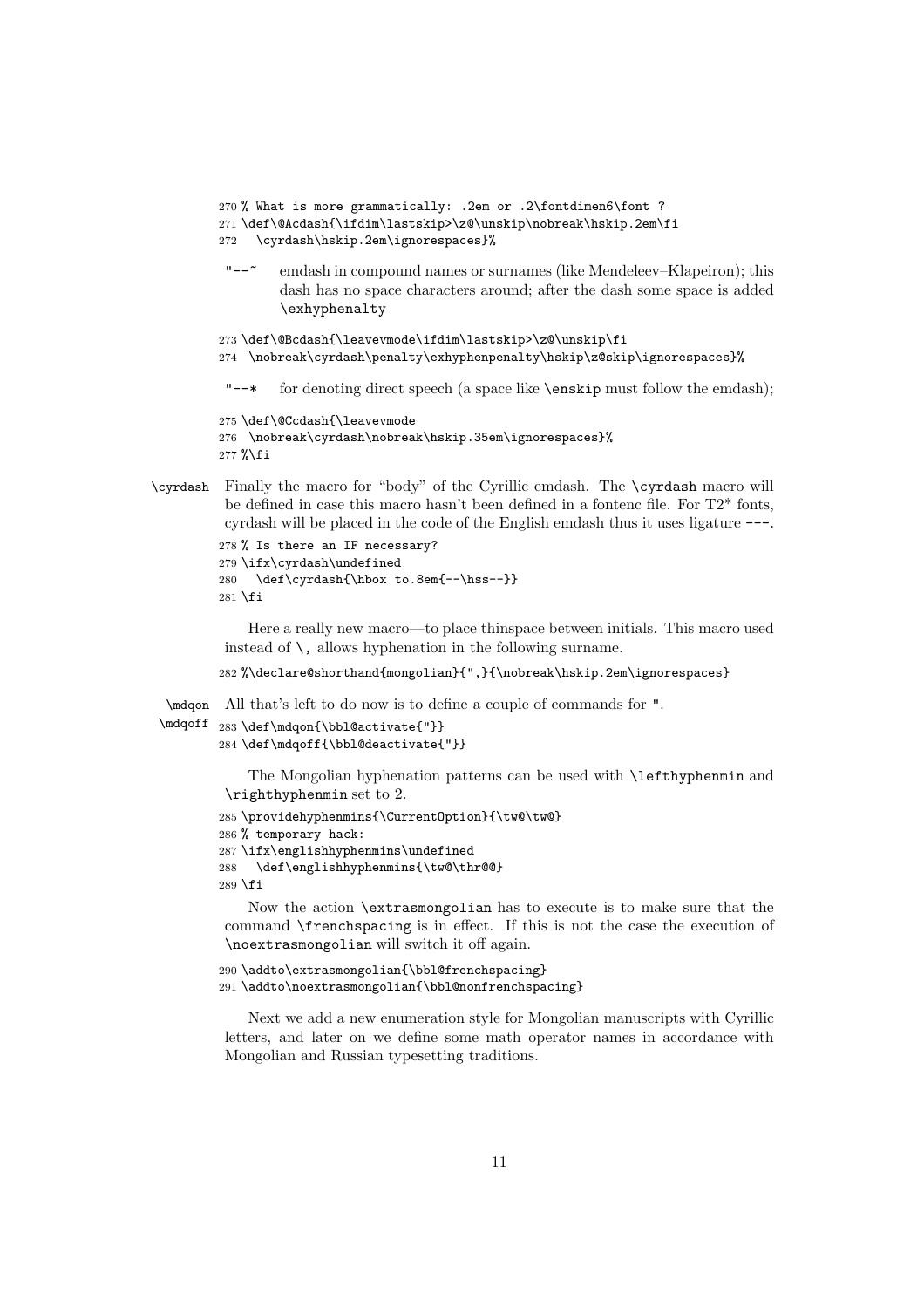\Useg We begin by defining \Useg which works like \Alph, but produces (uppercase) Cyrillic letters intead of Latin ones. The letters CYRGUP, and SFTSN are skipped, as usual for such enumeration.

\def\Useg#1{\expandafter\@Useg\csname c@#1\endcsname}

\def\@Useg#1{\ifcase#1\or

294 \CYRA\or\CYRB\or\CYRV\or\CYRG\or\CYRD\or\CYRE\or\CYRYO\or\CYRZH\or

- 295 \CYRZ\or\CYRI\or\CYRISHRT\or\CYRK\or\CYRL\or\CYRM\or\CYRN\or\CYRO\or
- \CYROTLD\or\CYRP\or\CYRR\or\CYRS\or\CYRT\or\CYRU\or\CYRY\or\CYRF\or
- \CYRH\or\CYRC\or\CYRCH\or\CYRSH\or\CYRSHCH\or\CYRHRDSN\or\CYRERY\or
- \CYRSFTSN\or\CYREREV\or\CYRYU\or\CYRYA\else\@ctrerr\fi}

\useg The macro \useg is similar to \alph; it produces lowercase Mongolian letters.

```
299 \def\useg#1{\expandafter\@useg\csname c@#1\endcsname}
300 \def\@useg#1{\ifcase#1\or
```
\cyra\or\cyrb\or\cyrv\or\cyrg\or\cyrd\or\cyre\or\cyryo\or\cyrzh\or

```
302 \cyrz\or\cyri\or\cyrishrt\or\cyrk\or\cyrl\or\cyrm\or\cyrn\or\cyro\or
```
- \cyrotld\or\cyrp\or\cyrr\or\cyrs\or\cyrt\or\cyru\or\cyry\or\cyrf\or
- \cyrh\or\cyrc\or\cyrch\or\cyrsh\or\cyrshch\or\cyrhrdsn\or\cyrery\or

```
305 \cyrsftsn\or\cyrerev\or\cyryu\or\cyrya\else\@ctrerr\fi}
```
Set up default Cyrillic math alphabets. The math groups for cyrillic letters are defined in the encoding definition files. First, declare a new alphabet for symbols, \cyrmathrm, based on the symbol font for Cyrillic letters defined in the encoding definition file. Note, that by default Cyrillic letters are taken from upright font in math mode (unlike Latin letters).

```
306 %\RequirePackage{textmath}
307 \@ifundefined{sym\cyrillicencoding letters}{}{%
308 \SetSymbolFont{\cyrillicencoding letters}{bold}\cyrillicencoding
309 \rmdefault\bfdefault\updefault
310 \DeclareSymbolFontAlphabet\cyrmathrm{\cyrillicencoding letters}
And we need a few commands to be able to switch to different variants.
311 \DeclareMathAlphabet\cyrmathbf\cyrillicencoding
312 \rmdefault\bfdefault\updefault
313 \DeclareMathAlphabet\cyrmathsf\cyrillicencoding
314 \sfdefault\mddefault\updefault
315 \DeclareMathAlphabet\cyrmathit\cyrillicencoding
316 \rmdefault\mddefault\itdefault
317 \DeclareMathAlphabet\cyrmathtt\cyrillicencoding
318 \ttdefault\mddefault\updefault
319 %
```

```
320 \SetMathAlphabet\cyrmathsf{bold}\cyrillicencoding
321 \sfdefault\bfdefault\updefault
```

```
322 \SetMathAlphabet\cyrmathit{bold}\cyrillicencoding
323 \rmdefault\bfdefault\itdefault
```
}

Some math functions in Mongolian and Russian math books have other names: e.g., sinh in Russian is written as sh etc. So we define a number of new math operators.

\sinh:

```
325 \def\sh{\mathop{\operator@font sh}\nolimits}
```